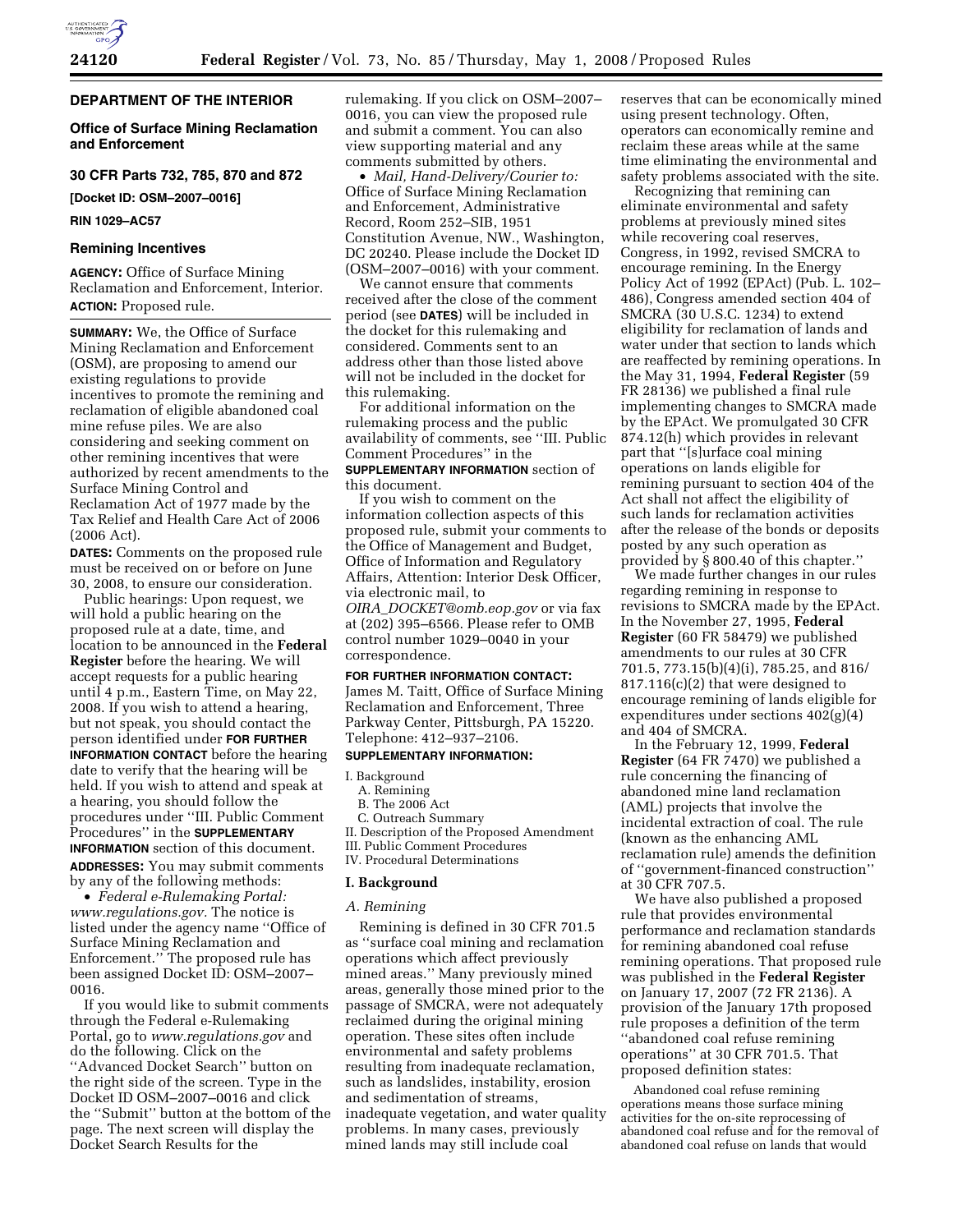otherwise be eligible for expenditure under section 404 and section  $402(g)(4)$  of the Act. Reprocessing operations include on-site activities that separate the coal from waste material using specific gravity or floatation methods, as well as activities that use mechanical means to sort and size the refuse material prior to separation. Removal operations include on-site activities that remove refuse from the site as well as those activities that use mechanical means to sort and size the refuse material prior to its removal. The term ''abandoned coal refuse remining operations'' does not encompass the removal of refuse for non-fuel uses.

A final rule regarding this definition has not yet been promulgated, but the term has been used throughout this preamble and in our proposed rule language. Therefore, for purposes of the rulemaking, we will review any comments on the definition submitted in response to the January 17th proposed rule and we will accept any additional comments with regard to the definition that are submitted concerning this proposed rule.

### *B. The 2006 Act*

#### Remining Incentives

On December 20, 2006, Congress enacted the 2006 Act, which included amendments to SMCRA. These amendments, among other things, added section 415, titled ''Remining Incentives'' to SMCRA. Section 415 gives the Secretary of the Interior the option to promulgate rules, subject to certain requirements, to provide incentives to promote remining of eligible lands. Section 415(a) provides that rules promulgated under this section must:

\* \* \* describe conditions under which amounts in the fund may be used to provide incentives to promote remining of eligible land under section 404 in a manner that leverages the use of amounts from the fund to achieve more reclamation with respect to the eligible land than would be achieved without the incentives.

The fund referred to in that provision is defined in SMCRA section 701(7) as ''the Abandoned Mine Reclamation Fund established pursuant to section 401.'' In this proposed rule we refer to the Abandoned Mine Reclamation Fund as ''the Fund.''

Section 415(b) provides that ''Any regulations promulgated under subsection (a) shall specify that the incentives shall apply only if the Secretary determines, with the concurrence of the State regulatory authority referred to in title V, that, without the incentives, the eligible land would not be likely to be remined and reclaimed.''

In essence, section 415 establishes that the Secretary has discretion to

promulgate rules authorizing remining incentives that use amounts from the Fund, so long as the incentives meet certain requirements. Section 415(c) specifies two types of incentives that the Secretary may consider.

(1) IN GENERAL.—Incentives that may be considered for inclusion in the regulations promulgated under subsection (a) include, but are not limited to—

(A) A rebate or waiver of the reclamation fees required under section 402(a); and

(B) The use of amounts in the fund to provide financial assurance for remining operations in lieu of all or a portion of the performance bonds required under section 509.

Section 415(c)(1)(A) specifies that the Secretary may consider a rebate or waiver of the reclamation fees that operators must pay for coal produced. Reclamation fees are authorized by SMCRA section 402 (30 U.S.C. 1232) which is implemented in large part at 30 CFR part 870. These fees are collected from coal companies and deposited into the Fund account in the United States Treasury. The Fund is then allocated according to SMCRA. Section 415 authorizes the Secretary to consider whether rebate or waiver of these reclamation fees as an incentive for remining operations would achieve more reclamation of eligible lands than would otherwise be achieved. Only moneys from the Fund can be used for incentives authorized under section 415. As a result, States cannot use prior balance money they receive under SMCRA section 411(h)(1) to pay for remining incentives because the prior balance money is appropriated from the general Treasury and not the Fund.

Section 415(c)(1)(B) specifies the second incentive that the Secretary may consider: ''The use of amounts in the fund to provide financial assurance for remining operations in lieu of all or a portion of the performance bonds required under section 509.'' The performance bonds required by section 509 must be posted by permittees wishing to conduct coal mining and reclamation operations including remining operations. Section 509(a) provides that, ''[t]he amount of the bond shall be sufficient to assure the completion of the reclamation plan if the work had to be performed by the regulatory authority in the event of forfeiture \* \* \*. .'' A permittee may have difficulty obtaining a bond for remining previously mined sites because of the environmental and safety problems often associated with these sites. Therefore, Congress authorized the Secretary to offer as a remining incentive, the use of amounts in the

Fund in lieu of all or a portion of the performance bond.

### Limitations on Remining Incentives

As discussed above, general requirements for remining incentives are set out in sections 415(a) and (b). Section 415 sets no additional limitations on the use of amounts in the Fund as financial assurance in lieu of performance bonds for remining operations. However, under section 415(c), only two types of remining operations could be eligible for a rebate or waiver of reclamation fees: Those that remove or reprocess abandoned coal mine waste; and remining activities that meet the priorities specified in paragraph (1) or (2) of section 403(a).

Section 415(c)(2) establishes limitations on the use of a rebate or waiver of reclamation fees. Subsection  $415(c)(2)(A)$  provides that:

A rebate or waiver under paragraph (1)(A) shall be used only for operations that—

(i) Remove or reprocess abandoned coal mine waste; or

(ii) Conduct remining activities that meet the priorities specified in paragraph (1) or (2) of section 403(a).

Under subsection 415(c)(2)(B), ''[t]he amount of a rebate or waiver provided as an incentive under paragraph (1)(A) to remine or reclaim eligible land shall not exceed the estimated cost of reclaiming the eligible land under this section.''

# Remining Operations

Under subsection  $415(c)(2)(A)(i)$ , the Secretary may authorize a rebate or waiver of reclamation fees for operations that remove or reprocess abandoned coal mine waste. Abandoned coal mine waste (referred to in this rulemaking as abandoned coal refuse) is the refuse resulting from the cleaning of mined coal. Abandoned coal refuse sites are lands on which refuse was placed prior to the passage of SMCRA and that were not adequately reclaimed when mining was completed. The refuse material was often dumped or piled on lands without sufficient environmental protection controls or without ensuring stability of the piles. These piles can cause numerous environmental problems including acid drainage and pollution of adjacent streams, uncontrolled erosion resulting in stream siltation and downstream flooding, and diminished aesthetic qualities. Additionally, the coal refuse piles present serious health and safety risks including landslides, uncontrolled burning of the refuse material, and injuries to site visitors because of pile instability.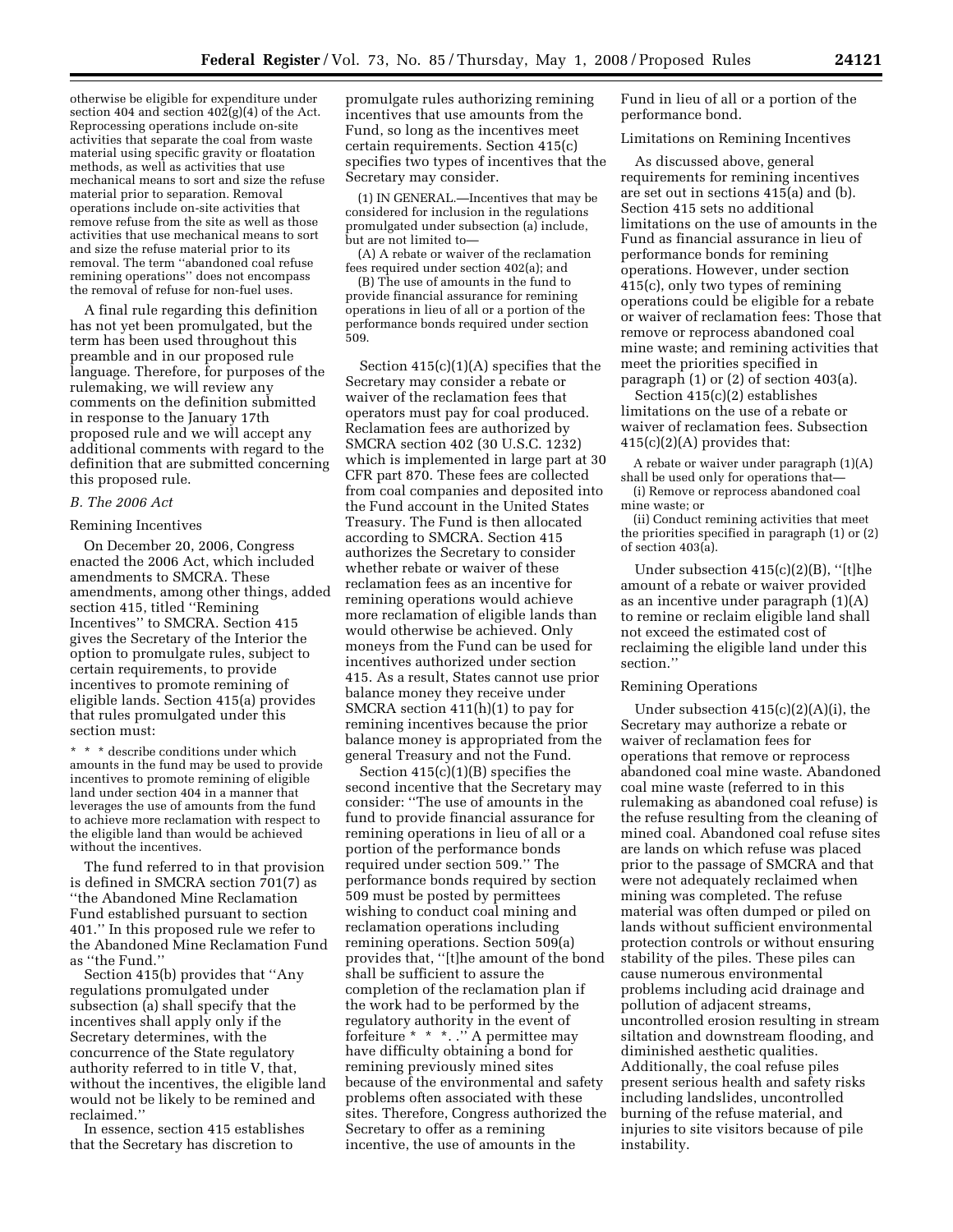In many cases, the technology for separating coal from refuse material when these sites were created left a significant amount of coal in the piles. Operators may remine refuse material to recover coal by either reprocessing it (separating the coal from refuse material) in place or by hauling the refuse material to an offsite location for processing or burning. Remining and subsequent reclamation of refuse piles can eliminate safety and environmental problems while recovering coal reserves.

Under subsection  $415(c)(2)(A)(ii)$ , the Secretary may authorize a waiver or rebate of reclamation fees for remining activities that meet the priorities specified in paragraph (1) or (2) of SMCRA section 403(a) (known as priority 1 or priority 2 sites). Section 403(a) was also amended by the SMCRA Amendments of 2006. As amended, subsection 403(a)(1) is subdivided into subparagraphs  $(1)(A)$  and  $(1)(B)$ . Similarly, amended subsection 403(a)(2) is subdivided into subparagraphs (2)(A) and (2)(B). The priority referred to in subparagraph (1)(A) is protection of public health, safety, and property from extreme danger of adverse effects of coal mining practices; and the priority referred to in subparagraph (1)(B) is restoration of land and water resources and the environment that have been degraded by the adverse effects of coal mining practices; and are adjacent to a site that has been or will be remediated under subparagraph (1)(A). The priority referred to in subparagraph (2)(A) is protection of public health and safety from adverse effects of coal mining practices; and the priority referred to in subparagraph (2)(B) is restoration of land and water resources and the environment that have been degraded by the adverse effects of coal mining practices, and are adjacent to a site that has been or will be remediated under subparagraph (2)(A). OSM refers to the priorities in subparagraphs (1)(A) and (B) collectively as ''priority 1,'' and to the priorities in subparagraphs (2)(A) and (B) collectively as ''priority 2.''

Priority 1 and priority 2 sites can include, among other things, abandoned surface mine areas and abandoned deep mine entries and voids, as well as abandoned coal refuse sites. As with coal refuse sites, remining of priority 1 and priority 2 sites can eliminate many safety and environmental hazards while recovering coal reserves.

The 2006 Act made numerous other changes to SMCRA. This rule proposes regulations to implement only new SMCRA section 415. Other amendments of SMCRA in the 2006 Act will be addressed in separate rulemakings.

### *C. Outreach Summary*

Because Congress gave the Secretary the option to promulgate rules to use the Fund to implement section 415, we decided to ask stakeholders whether rules to encourage remining were necessary and, if so, what those rules should encompass. On February 23 and February 26, 2007, we conducted an outreach program to solicit comments, concerns and ideas for regulatory changes to implement section 415. We provided, via e-mail, a series of discussion points for stakeholders to consider when thinking of possible regulatory changes. We asked the stakeholders whether incentives were necessary to encourage remining operations and if so, what form the incentives should take. We also were concerned about any impacts incentives for remining operations may have on the amount of money in the Fund that would be used to reclaim abandoned mine land projects.

We sent the outreach discussion points to representatives of industry, the States, environmental, citizen and conservation organizations and groups. Information we received from the outreach was considered in the drafting of this proposed rule.

We received a limited response to our outreach effort. For the most part, organizations that responded supported efforts to encourage the remining of abandoned coal mines and indicated that remining incentives could complement existing programs to encourage remining.

In addition to the general comments supporting the concept of additional remining incentives, we also received some specific suggestions about incentives. One outreach respondent indicated that we should make a determination in the regulations that the incentives proposed will encourage remining that would not likely otherwise occur. The respondent believes that an individual finding by the Secretary for each remining permit would delay permit issuance and that the State regulatory authority should make the determination that remining permits are justified on a case by case basis. We have proposed a regulation at 30 CFR 732.18(c) that would implement this suggestion. We would interpret the requirement for the Secretary's determination in section 415(b) as a requirement applicable to changes in State AML or regulatory programs that implement these incentives. We do not propose to interpret section 415(b) as requiring a Secretarial determination for every proposed remining operation to which these incentives could apply.

However, we recognize that delegating this responsibility to the State regulatory authority may not be feasible or wanted by States. In the alternative, a potential process could be developed where the OSM Field Office Directors would be responsible for making the determination that remining and reclamation would not likely occur, save for the remining incentives, on a case-by-case basis. Operators seeking incentives would propose the projects to the State regulatory authority who, in turn, would notify the OSM Field Office Director with oversight authority in their State. The Field Office Director would examine the permit application and would forward his or her determination of eligibility for remining incentives to the State regulatory authority. We are seeking comments on whether such a system would be practical and advantageous; and on whether some other method of making the finding required in section 415(b) could be more practical or more helpful.

An outreach respondent indicated that waiver of reclamation fees was preferred over rebate of the fees. This respondent indicated that a rebate of fees would inject an element of uncertainty into the remining process when the purpose of the incentives should be to eliminate or reduce uncertainty. We have proposed rules at 30 CFR 785.26 and 30 CFR 870.13(d) to provide for waivers of reclamation fees for abandoned coal refuse remining operations that remove all refuse material for reprocessing off site. However, we are seeking comments on whether rebates of reclamation fees for abandoned coal refuse remining operations would be more practical than waivers and would increase the number of remining operations and their subsequent reclamation.

Another respondent to our outreach efforts supported the use of the Fund to provide financial assurance in lieu of some or all of the performance bonds. The respondent suggested that we establish a bond pool for remining operations. Since each State's bonding process is unique, we decided not to propose a national rule requiring a specific bonding system for remining operations such as a bond pool.

One respondent proposed that we create a bond pool for remining projects in the anthracite and bituminous regions of Pennsylvania. A Statespecific bonding program would be beyond the scope of a national rulemaking. We chose not to propose a rule to use monies from the Fund to provide financial assurances in lieu of all or part of required performance bonds. A nationwide rule that adds to,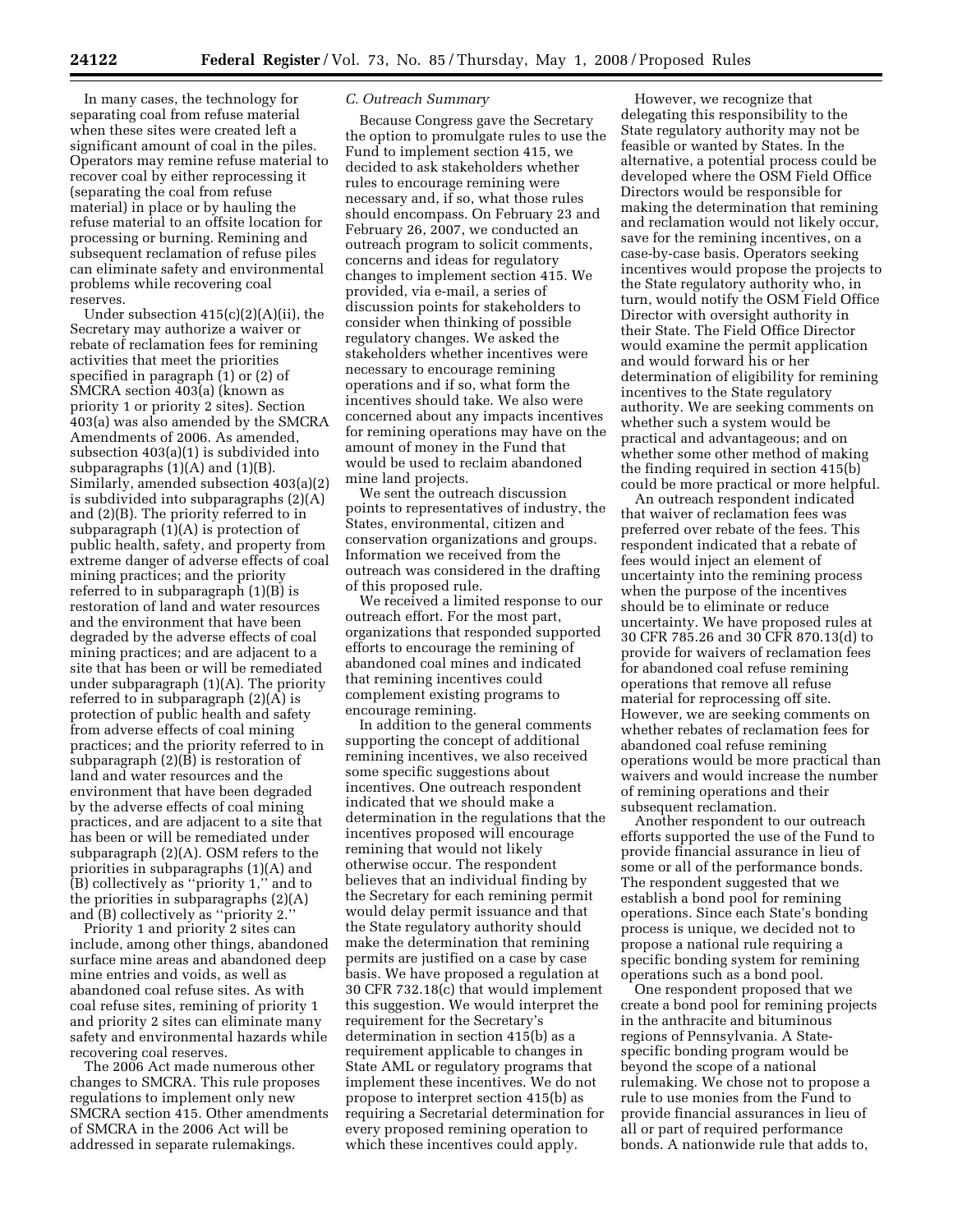or modifies, existing bonding regulations would not fit well with the diversity of bonding systems employed in the States. Additionally, one State indicated that it employed one agency to administer Title IV projects and a separate agency to administer Title V projects. That State was concerned that its laws may not allow the use of Title IV funds to provide bonds to guarantee reclamation of Title V projects or may not allow transfer of funds from its Title IV agency to its Title V agency.

One respondent suggested that we develop a remining operator's assistance program to provide financial assistance to operators for preparing permit materials for remining sites. We are seeking comment from the public on the feasibility and utility of such a program.

One respondent also indicated support of the concept of a special nationwide permit for remining, but disagrees with the way it was limited by the Army Corps of Engineers (COE). The respondent indicated that we should not follow the COE practice of defining a remining site by a ratio of 60% remining acreage to 40% new disturbance. The respondent believes this ratio will serve to limit the number of remining sites addressed and that operators need maximum incentives to ensure that as much remining will be done as promptly as possible. We are seeking further comment from the public on whether we should address the COE definition of remining in our final rule.

A respondent requested that we revise 30 CFR 785.25 to remove paragraph (c) that allows 30 CFR 785.25 to expire. The removal of the September 30, 2004, expiration date will be addressed in a separate rulemaking.

Several States expressed concerns about whether they would be required to amend their approved mining or abandoned mine land programs to include counterparts to any Federal rules promulgated under section 415. We anticipate that State adoption of any rules we promulgate under section 415 of SMCRA will be discretionary. However, to participate in the remining incentives program, States will have to adopt rules that are no less effective than the Federal rules that may be eventually promulgated.

### **II. Description of the Proposed Amendment**

After considering the comments we received in outreach, we determined that, while there was a general interest in remining incentives, there was little agreement on what specific incentives should be offered. When envisioning rules to implement section 415, we determined that any incentives offered

should be easily implemented and result in the most rapid and complete reclamation possible. We felt that permittees would not likely take advantage of incentives that add excessive recordkeeping burdens or result in cumbersome procedures. As a result, we determined that a waiver of reclamation fees would be the most logical incentive to implement. A waiver would require little or no additional recordkeeping by operators and would result in benefits to operators as soon as coal is recovered from remining operations. Since reclamation fees are based on the amount of coal produced, a waiver of fees would give operators more revenue per ton and would encourage operators to mine quickly and efficiently. Mining more rapidly will lead to more rapid reclamation and efficient mining will increase the amount of coal reserves recovered from remining operations.

In deciding what types of remining operations we should encourage through the use of incentives, we felt that it would be logical to remine and subsequently reclaim previously affected sites that have serious environmental impacts and that have sufficient coal reserves to make a waiver of reclamation fees an attractive incentive. Coal refuse disposal sites appeared to be the most logical candidates that fit these criteria.

The safety impacts of refuse disposal sites can be severe. Refuse piles placed on hillsides, such as exist throughout Appalachia, may be unstable and slip, resulting in landslides with damage to adjacent property and roads. In addition, refuse is often easily combustible because of its significant coal content. As a result, burning refuse banks have been serious problems, because of both noxious fume emissions and the potential for fires spreading to adjacent areas and to nearby residences. Refuse piles are also attractive for offroad vehicle use which, because of the piles' unstable and steep slopes, can result in injury and even death.

Refuse disposal sites can also have severe environmental impacts, including: Acid drainage and pollution of adjacent streams resulting from the large amounts of pyritic materials that are often present; uncontrolled erosion resulting in stream siltation and downstream flooding; diminished aesthetic qualities, and loss of land use.

While the amount of coal in each refuse disposal site is variable, there can be significant amounts remaining to be remined. Remining can recover the reserves while at the same time reclaiming the site to eliminate the safety and environmental impacts.

We also considered whether to offer incentives for all refuse remining operations including both those that reprocess refuse on site and those that remove all on-site refuse material for reprocessing off site. There are several differences between abandoned coal refuse removal operations and on-site reprocessing operations that make reprocessing the refuse material off site preferable to on-site reprocessing. Most significantly, refuse removal operations generate little, if any, residual waste and no wet refuse waste, as compared to that generated by on-site reprocessing operations. Further, refuse removal operations do not require on-site reprocessing or preparation plants with their associated process water circuits, discharges, and ponds. Additionally, most refuse removal operations will be of shorter duration than on-site refuse reprocessing operations.

Having considered the above factors, we are proposing, in this rule, to authorize waiver of reclamation fees for the remining of refuse disposal sites where all refuse is removed for reprocessing off site. We are proposing to add four provisions to our regulations at 30 CFR to implement this remining incentive: 30 CFR 732.18, 785.26, 870.13(d), and 872.23.

Proposed 30 CFR 732.18 would provide that a State regulatory authority may submit a revision to its approved regulatory program to provide remining incentives under certain circumstances. This provision would also establish that approval by the Secretary of such a revision would be deemed a determination that without the incentives, the lands to be remined would not be likely to be remined and reclaimed. Proposed 30 CFR 785.26 would establish procedures for a State regulatory authority to waive reclamation fees as incentives for remining. Proposed section 870.13(d) would authorize the waiver of reclamation fees for abandoned coal refuse remining operations that remove all abandoned coal refuse to an off-site location for reprocessing or direct use. Finally, proposed 30 CFR 872.23 would establish procedures for the States to amend their programs to include remining incentives in their Title IV and Title V programs. We will discuss each of the four proposed new regulations in turn below.

## *30 CFR 732.18*

We proposed 30 CFR 732.18 to satisfy the requirement of SMCRA section 415(b) that the Secretary determine, with the concurrence of the State regulatory authority, that, without the incentives, the eligible land would not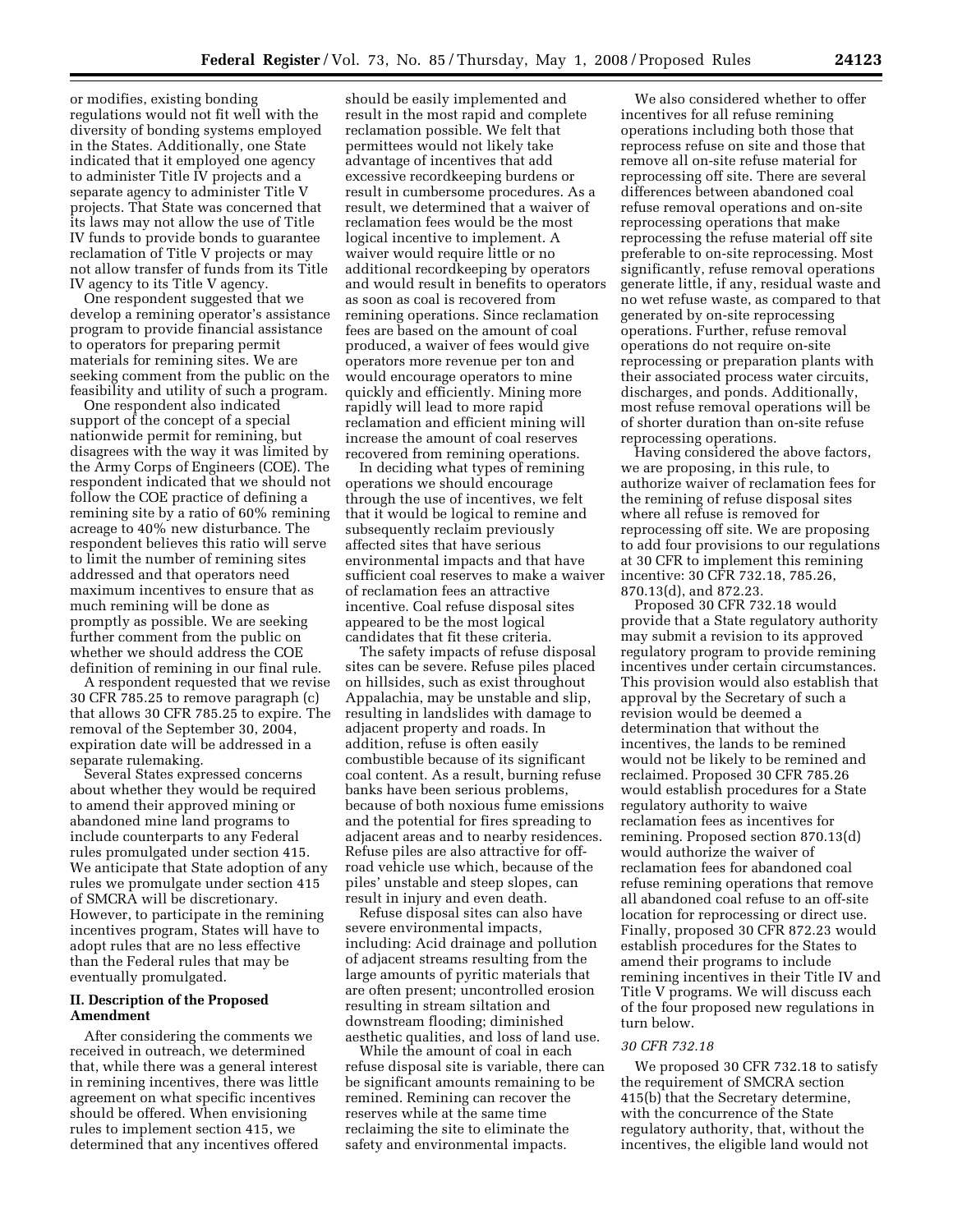be likely to be remined and reclaimed. Proposed 30 CFR 732.18 provides:

(a) This section applies to any State implementing 30 CFR 785.26 and 870.13 providing for a waiver of reclamation fees as an incentive for remining.

(b) The State regulatory authority may submit a revision to its approved regulatory program to provide remining incentives by waiver of reclamation fees pursuant to 30 CFR 785.26 and 870.13, if the State determines that providing such incentives will result in remining and reclamation of eligible lands that would not otherwise be likely to be remined and reclaimed.

(c) Approval by the Secretary of the Interior of a revision to a State regulatory program under this section will constitute a determination that without the incentives pursuant to this section, the lands to be remined would not be likely to be remined and reclaimed.

Under this proposed provision, if a State first determines that a regulatory program provision providing remining incentives would result in remining and reclamation that would not otherwise be likely, then approval by the Secretary of the revision would constitute the Secretary's determination to the same effect. This provision would avoid the necessity for the Secretary to concur in every waiver decision on a remining permit. We believe that delegating to the State the authority for waiver decisions is consistent with the cooperative federalism that is central to the SMCRA regulatory scheme. When the State submits an amendment to adopt these remining incentives they will have to include provisions to ensure that the lands to be remined would not likely be mined and reclaimed without these provisions. Our approval of the amendment would ensure that the requirements for the finding are included in the State's program and would establish that once implemented by the State, OSM would conduct oversight on these remining operations to ensure that the finding was being made. We are also considering an alternative to this language: To delegate to OSM Field Office Directors the authority for making this finding on a case-by-case basis for each remining operation. We invite comment on this alternative.

#### *30 CFR 785.26*

Proposed 30 CFR 785.26 is intended to implement SMCRA sections 415(a) and (b). This section would establish procedures for a State regulatory authority to waive reclamation fees as an incentive for remining. It would require a State regulatory authority to consult with the State agency that administers the State reclamation program under Title IV and the

implementing regulations at part 870, before making the determinations required under proposed 30 CFR 785.26(a) and (b). Proposed 30 CFR 785.26 provides:

This section applies to waiver of reclamation fees by a State regulatory authority as an incentive for remining operations under part 872 of this chapter. A waiver of reclamation fees under this section shall apply only to production of coal by removal of abandoned coal mine refuse for reprocessing or direct use off site.

(a) *Consultation with the Title IV reclamation agency.* You, the State regulatory authority, may waive reclamation fees otherwise required under part 870 of this chapter, provided that you first consult with the State agency designated to administer the State reclamation program under part 870 of this chapter, and make the following determinations:

(1) That waiver of reclamation fees for remining of eligible lands under the permit would result in more reclamation of the eligible land than would result from expenditure of the same amount from the Fund.

(2) That the eligible lands to be remined under the permit would not be likely to be remined and reclaimed without the waiver of reclamation fees as an incentive.

(b) *Eligibility*. After you make the determinations under paragraph (a) of this section, production of coal by remining pursuant to a permit you issue under part 786 of this chapter will be eligible for a waiver of reclamation fees in accordance with part 872 of this chapter.

(c) *Documentation*. You must include in the remining case file for the permit:

(1) The determinations made under paragraph (a) of this section; and

(2) The information taken into account in making the determinations.

This proposed rule would require that, after consultation, the State regulatory authority would determine whether remining under a permit for which a waiver of fees was requested would achieve more reclamation than would be achieved without the incentives. The required consultation and determinations are intended to assure that waivers could be authorized only for remining that would leverage use of moneys from the Fund to achieve more reclamation of eligible lands than would otherwise occur. If after making the determinations required under this section, the State regulatory authority issued a permit for remining a coal refuse pile to remove all abandoned coal refuse, the State regulatory authority could waive the reclamation fees that would normally be due on coal produced under that remining permit.

In general, the proposed rule would authorize waiver of reclamation fees for coal recovered from abandoned coal refuse remining operations that remove all refuse for reprocessing or burning off

site if all criteria in section 415 of SMCRA are met. A State that amends its approved program to authorize fee waivers would be required to document, as part of the permit application process, that a remining operation is eligible for a waiver of the reclamation fees and that it meets the provisions of section 415. The State would have to retain that documentation for the waiver as part of the permitting package subject to review by OSM pursuant to our oversight and audit procedures. Permittees receiving permits for abandoned coal refuse remining operations would be required to file the OSM–1 form as provided for in the Federal regulations at 30 CFR Part 870. If this rule becomes final as proposed, the OSM–1 would be modified to address waiver of the reclamation fees for tonnage reported for coal recovered by these remining operations. The permittee's eligibility for a waiver would be subject to periodic audit and review under existing procedures in 30 CFR 870.16. If an audit confirms that a permittee has improperly received a fee waiver, or an operator fails to complete reclamation of an abandoned coal refuse remining operation, the fee waiver would be cancelled and the fee imposed for all coal produced.

The effect of this proposal on States would be to authorize uncertified States (*i.e.* States other than those States that have certified achievement under SMCRA section 411 of all section 403(a) priorities), in their discretion, to adopt State program amendments providing for fee waivers consistent with the proposed rule. If a State did amend its program to authorize fee waivers, the State would forego its share of the fees waived. If a State waived reclamation fees, the value of the waived fees would usually be offset to the extent abandoned coal refuse sites were reclaimed. The limit on the amount of fees waived for a particular remining operation should be less than the State's cost to reclaim the site using abandoned mine land funds. Therefore, the State abandoned mine land program would not have to expend Federal AML funds to reclaim the priority problem, and would realize a savings at least equivalent to the value of the fees waived. Additionally, a State could actually achieve more reclamation through remining incentives at less cost because it would not have to prepare designs and plans for reclamation of the coal refuse sites. Instead, operators would be responsible for preparing these documents as part of a permit application package to remine the site. Typically, the cost of preparing designs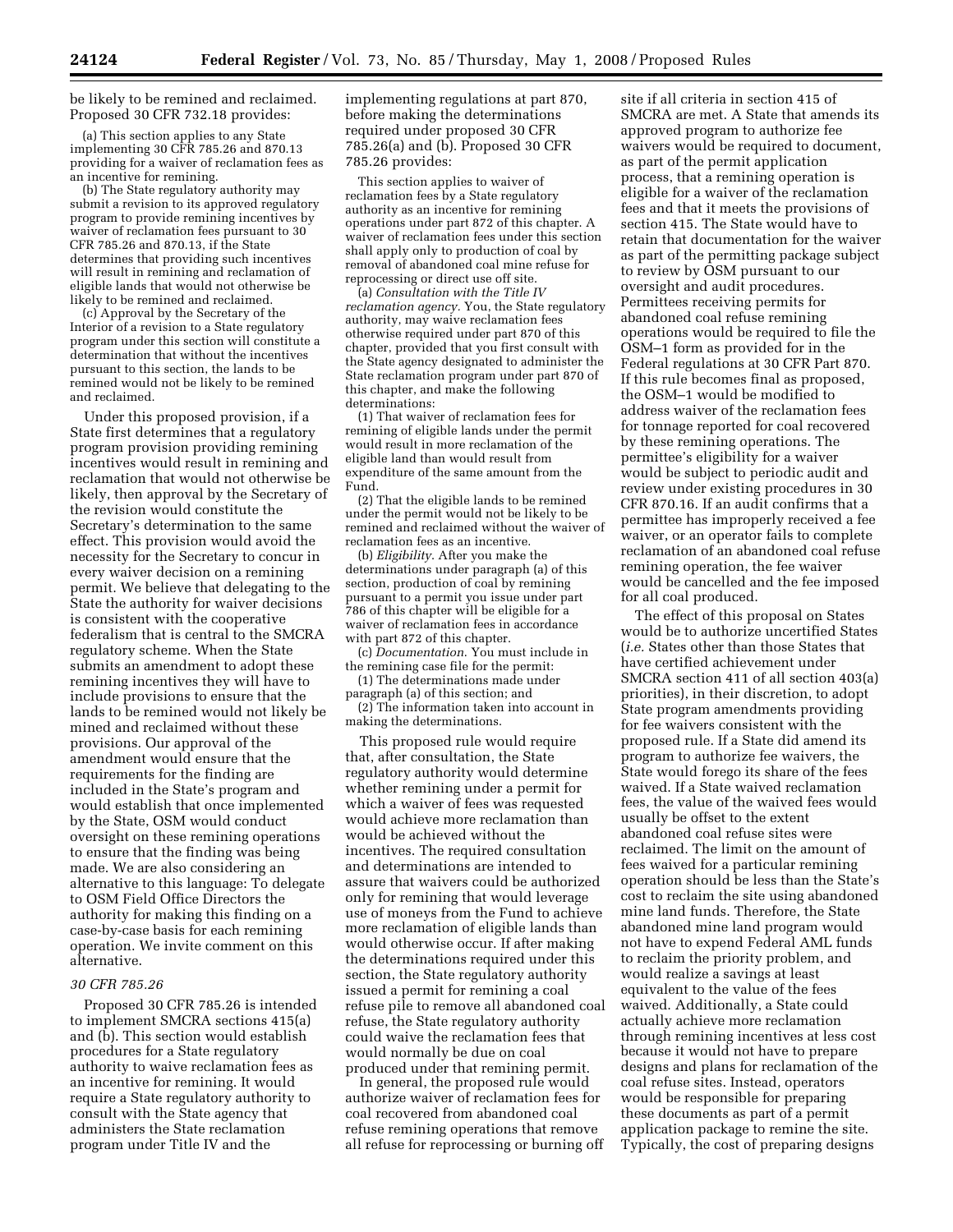and plans for reclaiming a coal refuse disposal area could amount to 10% of the overall cost of a project. States could save these costs by having an operator remine the site and include the designs and plans in a permit application package.

Waiver of reclamation fees could affect the amount of money available from the Fund for distributions to the States and for OSM's use. Waiving fees results in less money being sent to the Fund and, in turn, would mean less money available for distribution from the Fund. Therefore, a State with numerous remining sites qualifying for a waiver could conceivably reduce the amount of money available from the Fund for use by other States and OSM. While the amount of fee waivers is expected to be minor and the consequent impact to the Fund to also be minor, we are seeking comment on whether the proposed remining incentives would impact the ability of the States to effectively reclaim priority 1 and priority 2 sites.

Effects on industry would be positive. Any companies granted a fee waiver would remine and reclaim abandoned coal refuse sites. If the remining and reclamation would not be profitable, even with a fee waiver, then the operators would not conduct the operation. There is a possibility that, in some markets, an operator selling coal from remined coal refuse might compete with conventionally-mined coal, but OSM does not anticipate that a typical refuse remining operation would clean and sell a large amount of refuse coal.

The rule as proposed could have a minor effect on transfers to the United Mine Workers of America (UMWA) as authorized under SMCRA section 402(h). To the extent reclamation fees are waived or rebated, a minor reduction in the principal of the Fund could result in a minor reduction in earnings.

We are proposing to authorize waiver of reclamation fees because we believe that it would be simpler to administer an incentives program that offers a waiver, rather than a rebate. A rebate program would involve additional steps because it would first require an operator to pay reclamation fees and would require OSM to process the fees before they are rebated by the State from AML funds distributed to the State under SMCRA section 401(f) and allocated pursuant to SMCRA section 402(g). This would result in delayed payments to operators and would not achieve more rapid or complete reclamation.

Additionally, we are proposing that the waiver of fees apply only to

operations that remove all coal refuse from the site for reprocessing or direct use off site. An operation that would remove only a portion of the refuse material from the site would not be eligible for a waiver. As discussed below, we believe that removal of all refuse material would be the most beneficial way to ensure complete reclamation of the site.

We believe that our proposal could be fairly and easily implemented by States who elect to do so, and would result in environmental improvements because the incentive would encourage operators to remine and reclaim abandoned coal mine refuse piles.

However, as we noted earlier, we are also seeking comments on the feasibility and practicality of offering reclamation fee rebates as provided in SMCRA section 415(c)(1)(A). Under a rebate program, operators would pay reclamation fees on coal recovered from abandoned coal refuse remining operations. An operator could then seek rebates of fees if the State elected to include fee rebate provisions in their approved program. The rebates would be paid by the State from moneys distributed from the Fund. In all cases, OSM would retain audit authority to ensure that the requirements of SMCRA section 415 were met.

### *30 CFR 870.13(d)*

We propose to add a new paragraph (d) to existing 30 CFR 870.13 to provide that a State may waive fees for ''abandoned coal refuse remining operations'' under our specified conditions.

Proposed 30 CFR 870.13(d) provides:

(d) *Waiver of fees for abandoned coal refuse remining operations*. The operator will not be required to pay fees for coal produced by an abandoned coal refuse remining operation as defined in § 701.5 of this chapter that removes all abandoned coal refuse and that meets the requirements of § 872.23 of this chapter, if the fees have been waived pursuant to §§ 732.18 and 785.26 of this chapter.

Because existing 30 CFR 870.13 sets out the reclamation fee rates for various types of operations, we believe it would be logical to add this proposed provision on waiver of fee rates to it.

This proposed rule would change OSM's current practice regarding the assessment of reclamation fees on coal refuse material. Generally, OSM does not assess fees if the refuse is demonstrated to have no value for fee purposes. SMCRA imposes the fees at a flat rate per ton, but also states that the fee shall not exceed 10 percent of the value of the coal at the mine, as determined by the Secretary. SMCRA

section 402(a), 30 U.S.C. 1232(a). In implementing this statutory restriction, OSM may find that refuse has no value in the following circumstances: when the operator clearly documents that the material was a by-product of a coal preparation process, is of low quality, has no relevant use other than as a waste material in a small power production or cogeneration facility qualified by the Federal Energy Regulatory Commission, and is not reprocessed using gravity separation to extract the useable coal. OSM also considers any other relevant factors in determining whether fees must be paid under section 402(a). By contrast, the fee waiver under this proposed rule would apply regardless of the material's quality and use, and the type of reprocessing.

### *30 CFR 872.23*

Proposed 30 CFR 872.23 describes the process and requirements for State waiver of reclamation fees. As proposed, this section provides:

(a) The State regulatory authority may waive reclamation fees required under part 870 of this chapter for abandoned coal refuse remining operations permitted under subchapter G that remove all abandoned coal refuse for reprocessing or direct use off site.

(b) The amount of the waiver provided as an incentive under paragraph (a) of this section to remine and reclaim eligible land must not exceed the estimated cost as required in 30 CFR 780.18(b)(2) of reclaiming the eligible land.

Consistent with SMCRA section 415, this proposed rule specifies the circumstances in which a waiver may be given, and also requires that the amount of the waiver must not exceed the estimated cost of reclaiming the eligible land. Under proposed 30 CFR 872.23, if an operator obtains a permit under Title V of SMCRA to remine abandoned coal refuse by removing the refuse for reprocessing or direct use from the site, and the State regulatory authority makes the findings required under proposed 30 CFR 785.26, then the operation would be eligible for waiver of reclamation fees on coal removed thereafter.

### *Additional Provisions OSM Is Considering*

As discussed below, we request comments on whether we should implement any other alternatives for incentives that are authorized in section 415, in addition to the incentives addressed in the proposed rule text. Under section 415 two types of remining operations could be eligible for a rebate or waiver of reclamation fees: Those that remove or reprocess abandoned coal mine waste; and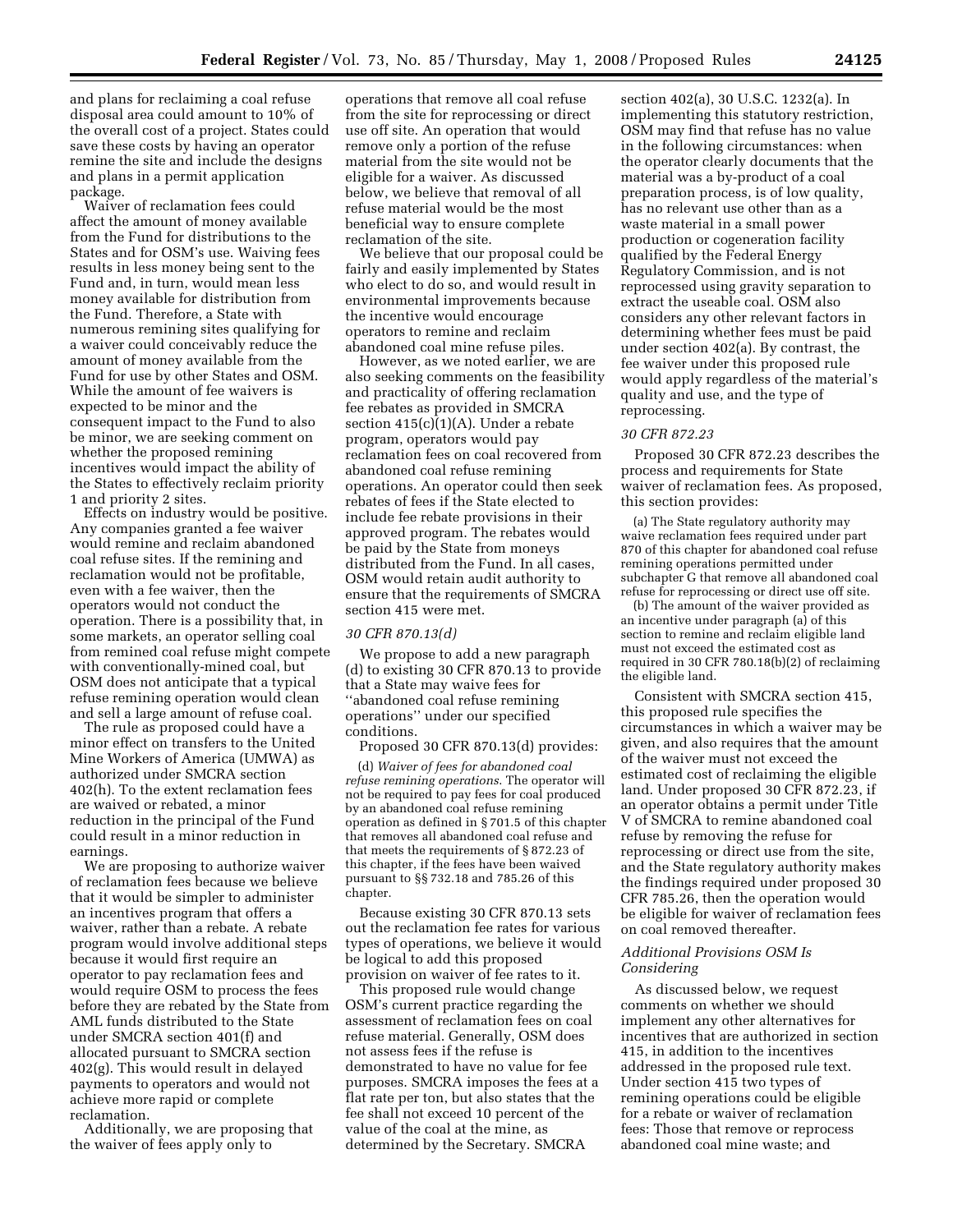remining of priority 1 and priority 2 sites. This proposed rule addresses waiver of reclamation fees for operations that remine abandoned coal mine refuse and remove the refuse for direct use or reprocessing off site. We are not proposing a rebate or waiver of reclamation fees for operations that reprocess coal mine refuse on site without removal of the refuse from the site. An operation that reprocesses coal mine waste on-site would be required to reclaim any refuse remaining after recoverable coal is removed. This is required because failure to properly reclaim the refuse material could lead to serious environmental problems such as erosion, siltation of streams, and water quality issues, as well as safety concerns because of the potential instability of the disturbed refuse. Because of these potential problems from refuse left on a site, we believe a remining incentive that requires removal of the abandoned coal mine refuse is preferable. Removal should encourage rapid removal of the refuse and thus rapid alleviation of associated environmental and safety problems. However, we are considering providing for fee waivers or rebates for operations that reprocess abandoned coal mine refuse on site and we seek comments on whether such operations should also be eligible for waivers or rebates of reclamation fees. Commenters may wish to focus on the environmental benefits, if any, of reprocessing the refuse on site as opposed to removal of the refuse; whether incentives would encourage more refuse remining operations if they were applied to coal produced from refuse processed on site; and the relative costs and benefits of reclaiming the material remaining after separating coal from the refuse on site versus reclaiming the site after complete removal of all refuse.

This proposed rule would not authorize waiver of reclamation fees for remining of priority 1 or 2 sites, *per se*. It would apply only to abandoned coal refuse sites; however some abandoned coal refuse sites may also qualify as priority 1 or 2 sites. Nonetheless, we are considering making priority 1 or 2 sites eligible for a waiver of reclamation fees. We seek comments on whether making these sites eligible for incentives would be likely to increase the remining and subsequent reclamation of such sites and whether incentives for these sites would be likely to meet the requirements of SMCRA section 415(a) and (b).

We seek comments on alternative ways to implement the reclamation fee waiver provision. One alternative way to implement the waiver provision would be for the State to adopt a system

that would provide a credit of reclamation fees in the full amount of the estimated cost to the State for reclamation of the priority 1 or 2 site or the coal refuse site. The credit would be applied to the site being remined, and if not fully utilized at that site, the balance of the credit could be applied to future fees otherwise payable for coal produced at other permits. This alternative could address situations in which coal refuse remining would not recover sufficient coal to ensure that a fee waiver would cover the full cost of reclamation. This type of incentive might more effectively encourage the remining of additional priority 1 or 2 sites and coal refuse areas.

We decided not to propose rules regarding the use of amounts in the Fund to provide financial assurance for remining operations in lieu of all or a portion of the performance bonds required under section 509. As we noted above, a nationwide rule that adds to, or modifies, existing bonding regulations would not fit well with the diversity of bonding systems employed in the States.

However, in addition to the proposed rule, we are also considering either addressing all types of incentives specifically authorized by Congress in section 415, or addressing other types of incentives generally authorized but not specified by Congress. Therefore, we seek comments and information on whether any additional remining incentives would be practical and would be likely to materially increase reclamation by remining operations. However, any additional incentives would be subject to the restrictions in section 415 on the use of remining incentives.

Finally, we request comments on the likely usefulness and effectiveness of remining incentives authorized in section 415 of SMCRA. If we determine that the record demonstrates insufficient interest in, or effectiveness of, remining as authorized in section 415 we may choose not to adopt a rule authorizing incentives.

# *How Will This Rule Affect Approved Regulatory Programs?*

The proposed rule would authorize States to adopt similar provisions if they choose to, but we would not require the States to amend their programs.

#### **III. Public Comment Procedures**

*Electronic or Written Comments:* If you submit written comments, they should be specific, confined to issues pertinent to the proposed regulations, and explain the reason for any recommended change(s). We appreciate any and all comments, but those most useful and likely to influence decisions on the final regulations will be those that either involve personal experience or include citations to and analyses of SMCRA, its legislative history, its implementing regulations, case law, other pertinent State or Federal laws or regulations, technical literature, or other relevant publications or information on what factors are most significant when determining the viability and profitability of refuse remining.

We cannot ensure that comments received after the close of the comment period (see **DATES**) will be included in the docket for this rulemaking and considered. Comments sent to an address other than those listed above (see **ADDRESSES**) will not be included in the docket for this rulemaking.

*Public Availability of Comments:*  Before including your address, phone number, e-mail address, or other personal identifying information in your comment, you should be aware that your entire comment—including your personal identifying information—may be made publicly available at any time. While you can ask us in your comment to withhold your personal identifying information from public review, we cannot guarantee that we will be able to do so.

*Public Hearings:* We will hold a public hearing on the proposed regulations upon request only. The time, date, and address for any hearing will be announced in the **Federal Register** at least 7 days prior to the hearing.

Any person interested in participating at a hearing should inform James Taitt (see **FOR FURTHER INFORMATION CONTACT**), either orally or in writing by 4 p.m., Eastern Time, on May 22, 2008. Any disabled individual who requires reasonable accommodation to attend a public hearing should also contact Mr. Taitt so that appropriate arrangements can be made.

If no one has contacted Mr. Taitt to express an interest in participating in a hearing by that date, a hearing will not be held. If only a few people express an interest, a public meeting rather than a hearing may be held. At the public meeting, we will note any concerns that are expressed and a summary will be entered into the docket for the rulemaking.

The public hearing will continue on the specified date until all persons scheduled to speak have been heard. If you are in the audience and have not been scheduled to speak and wish to do so, you will be allowed to speak after those who have been scheduled. We will end the hearing after all persons scheduled to speak and persons present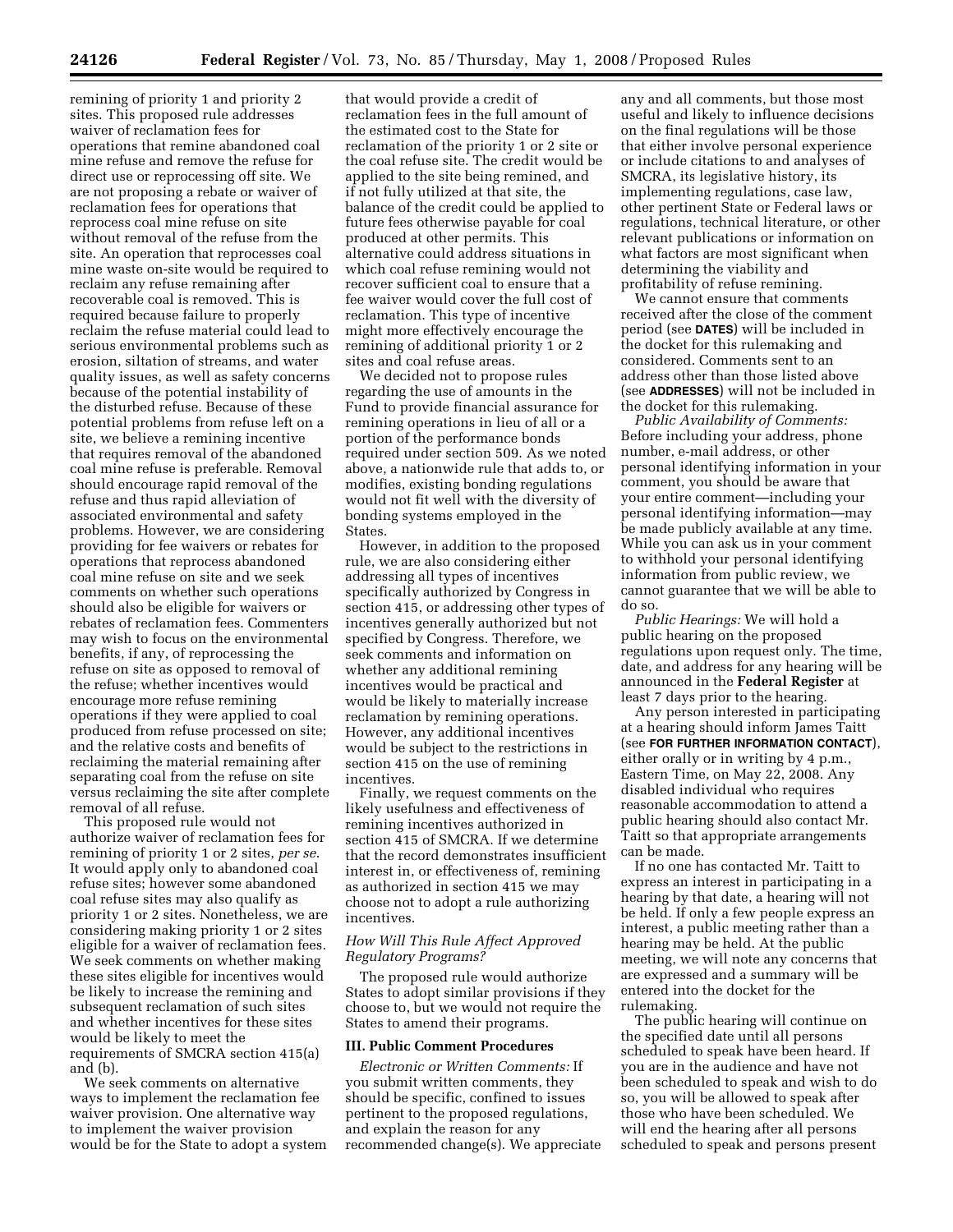in the audience who wish to speak have been heard. To assist the transcriber and ensure an accurate record, we request, if possible, that each person who testifies at a public hearing provide us with a written copy of his or her testimony.

#### **IV. Procedural Determinations**

### *Executive Order 12866—Regulatory Planning and Review*

This document is not a significant rule and the Office of Management and Budget has not reviewed this rule under Executive Order 12866. We have made the assessments required by Executive Order 12866 and the results are given below.

(1) The provisions in the rule would not create a serious inconsistency or otherwise interfere with an action taken or planned by another agency.

(2) The provisions in the rule would not alter the budgetary effects of entitlements, grants, user fees, or loan programs or the rights or obligations of their recipients.

(3) The provisions in the rule do not raise novel legal or policy issues.

(4) This rule would not have an effect of \$100 million or more on the economy. The costs associated with this proposed rule would be in the form of waivers of reclamation fees that would normally be made part of the Fund. These costs are estimated at approximately \$1.5 million; significantly less than \$100 million. The costs are estimated from available data that indicate that refuse piles may have a carbon content ranging from a low of 27.5 percent to a high of 98.9 percent of the original coal values that were mined. Recovery of these formerly ''lost'' coal values, either by reprocessing or by directly burning the refuse, in a sense increases the nation's coal resources. Since the percentage of recoverable coal varies widely, we are assuming, for computation purposes, that the coal refuse, on average, contains from 5,000 to 8,000 Btu/lb, or about half the Btu value of bituminous coal. Approximately 9 million tons of refuse is recovered/utilized annually. Because this material has about half the Btu value of bituminous coal, these 9 million tons of refuse would represent, theoretically, at least 4.5 million tons of coal. Assuming that 4.5 million tons of coal are recovered from the remining of refuse piles each year, then \$1,417,500 in reclamation fees would be waived in each year through fiscal year 2012, and \$1,260,000 would be waived each year from fiscal years 2013 through 2021. The reduced waiver amount for fiscal years 2013 through 2021 results from

the fact that the fee rate for those years has been set at a lower rate by law.

The rule might result in an increase in remining operations from the current levels; however, the increase is not expected to be significant and, therefore, would not add greatly to the waiver estimates provided above.

The rule would not adversely affect in a material way the economy, productivity, competition, jobs, the environment, public health or safety, or State, local, or tribal governments or communities. The rule would have the positive effects on the economy and the environment of increasing the number of coal refuse remining sites that are reclaimed, and of recovering coal within those sites that was unavailable for use because it was deposited as waste. While waiver of reclamation fees will reduce the amount of money in the Fund, we do not expect the reduction to significantly affect the ability of States to reclaim priority 1 or priority 2 sites.

### *Regulatory Flexibility Act*

The Department of the Interior certifies that the proposed rules would not have a significant economic impact on a substantial number of small entities under the Regulatory Flexibility Act (5 U.S.C. 601 *et seq.*). The proposed rules would not have an adverse economic impact on the coal industry or State regulatory authorities. Further, they would not produce adverse effects on competition, employment, investment, productivity, innovation, or the ability of United States enterprises to compete with foreign-based enterprises in domestic or export markets.

The fee waiver contained in the proposed rule would presumably result in an economic benefit for the coal operator. Based on available data, we estimate that approximately \$1,417,500 in reclamation fees would be waived in each year through fiscal year 2012 and \$1,260,000 would be waived each year from fiscal years 2013 through 2021.

## *Small Business Regulatory Enforcement Fairness Act*

For the reasons previously stated, the regulations are not considered ''major'' under 5 U.S.C. 804(2), the Small Business Regulatory Enforcement Fairness Act. The rule:

a. Would not have an annual effect on the economy of \$100 million or more.

b. Would not cause a major increase in costs or prices for consumers, individual industries, Federal, State, or local government agencies, or geographic regions.

c. Would not have significant adverse effects on competition, employment, investment, productivity, innovation, or the ability of U.S.-based enterprises to compete with foreign-based enterprises for the reasons stated above.

### *Unfunded Mandates*

The rule would not impose an unfunded mandate on State, Tribal, or local governments or the private sector of more than \$100 million per year. The rule would not have a significant or unique effect on State, Tribal, or local governments or the private sector. A statement containing the information required by the Unfunded Mandates Reform Act (2 U.S.C. 1501 *et seq.*) is not required.

#### *Executive Order 12630—Takings*

In accordance with Executive Order 12630, the rule would not have takings implications that would require a takings implication analysis.

# *Executive Order 12988—Civil Justice Reform*

In accordance with Executive Order 12988, the Office of the Solicitor has determined that the rule would not unduly burden the judicial system and that it meets the requirements of sections 3(a) and 3(b)(2) of the Order.

# *Executive Order 13132—Federalism*

In accordance with Executive Order 13132, the rule would not have Federalism implications sufficient to warrant the preparation of a Federalism Assessment for the reasons discussed above.

## *Executive Order 13175—Consultation and Coordination With Indian Tribal Governments*

In accordance with Executive Order 13175, we have evaluated the potential effects of the rule on Federallyrecognized Indian tribes and have determined that the rule would not have substantial direct effects on the relationship between the Federal Government and Indian tribes, or on the distribution of power and responsibilities between the Federal Government and Indian Tribes.

## *Executive Order 13211—Actions Concerning Regulations That Significantly Affect Energy Supply, Distribution, or Use*

These regulations are not considered a significant energy action under Executive Order 13211. The proposed revisions would not have a significant effect on the supply, distribution, or use of energy.

#### *Paperwork Reduction Act*

In accordance with 44 U.S.C. 3507(d), OSM has submitted the following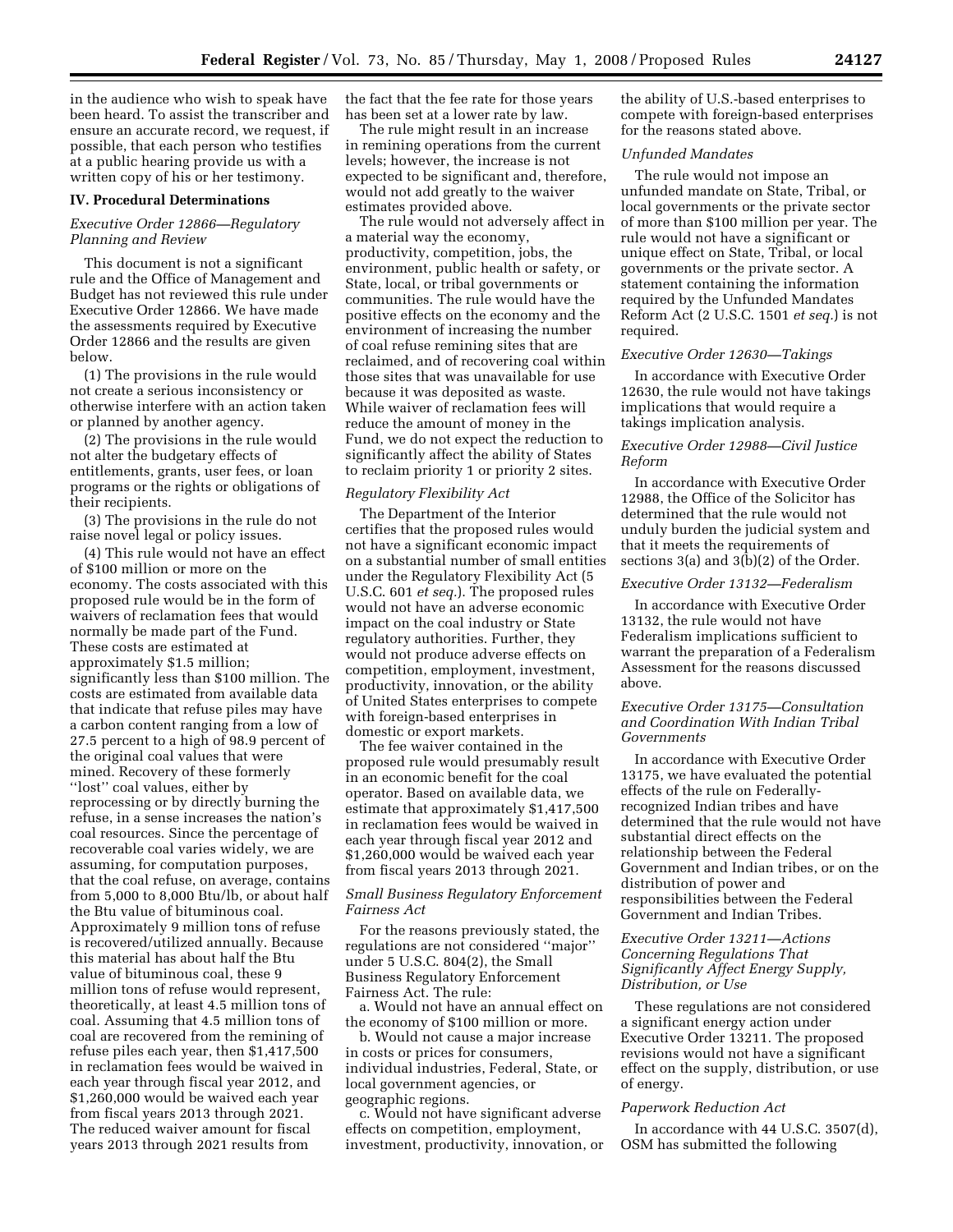request for information collection and recordkeeping authority for 30 CFR 785 to the Office of Management and Budget (OMB) for review and approval:

*Title:* 30 CFR 785—Requirements for permits for special categories of mining. *OMB Control Number:* 1029–0040.

*Summary:* The information is being collected to meet the requirements of sections 507, 508, 510, 515, 701 and 711 of Public Law 95–87, which requires applicants for special types of mining activities to provide descriptions, maps, plans and data of the proposed activity. This information will be used by the regulatory authority in determining if the applicant can meet the applicable performance standards for the special type of mining activity.

*Bureau Form Number:* None. *Frequency of Collection:* Once. *Description of Respondents:* 

Applicants for coal mine permits and State Regulatory Authorities.

*Total Annual Responses:* 387. *Total Annual Burden Hours:* 24,521. *Total Non-Wage Costs:* 0.

Under the Paperwork Reduction Act, OSM must obtain OMB approval of all information and recordkeeping requirements. No person is required to respond to an information collection request unless the form or regulation requesting the information has a currently valid OMB control (clearance) number. The control number appears in 30 CFR 785.10. To obtain a copy of OSM's information collection clearance request contact John A. Trelease at (202) 208–2783 or by e-mail at *jtrelease@osmre.gov.* 

*Comments are invited on:* 

(a) Whether the proposed collection of information is necessary for SMCRA regulatory authorities to implement their responsibilities, including whether the information will have practical utility.

(b) The accuracy of OSM's estimate of the burden of the proposed collection of information.

(c) Ways to enhance the quality, utility, and clarity of the information to be collected, and

(d) Ways to minimize the burden of collection on the respondents.

By law, OMB must respond to OSM within 60 days of publication of this proposed rule, but may respond as soon as 30 days after publication. Therefore, to ensure consideration by OMB, you must send comments regarding these burden estimates or any other aspect of these information collection and recordkeeping requirements by June 2, 2008 to the Office of Management and Budget, Office of Information and Regulatory Affairs, Attention: Interior Desk Officer, via e-mail to

*OIRA*\_*DOCKET@omb.eop.gov*, or via facsimile to (202) 395–6566. Also, please send a copy of your comments to John A. Trelease, Office of Surface Mining Reclamation and Enforcement, 1951 Constitution Ave, NW., Room 202 SIB, Washington, DC 20240, or electronically to *jtrelease@osmre.gov*. Please include the OMB control number, 1029–0040, at the top of your correspondence.

### *National Environmental Policy Act*

OSM has prepared a draft environmental assessment (EA) of this proposed rule and has made a tentative finding that it would not significantly affect the quality of the human environment under section 102(2)(C) of the National Environmental Policy Act of 1969 (NEPA), 42 U.S.C. 4332(2)(C). It is anticipated that a finding of no significant impact (FONSI) will be made for the final rule in accordance with OSM procedures under NEPA. The draft EA is on file in the docket for this rulemaking and may be viewed online at *http://www.regulations.gov*. At that internet address, the document is listed under ''Office of Surface Mining Reclamation and Enforcement.'' The EA will be completed and a finding made on the significance of any resulting impacts before we publish the final rule.

### *Data Quality Act*

In developing this rule we did not conduct or use a study, experiment, or survey requiring peer review under the Data Quality Act (Pub. L. 106–554).

#### *Clarity of This Regulation*

We are required by Executive Orders 12866 and 12988 and by the Presidential Memorandum of June 1, 1998, to write all rules in plain language. This means that each rule we publish must:

(a) Be logically organized;

(b) Use the active voice to address readers directly;

(c) Use clear language rather than jargon;

(d) Be divided into short sections and sentences; and

(e) Use lists and tables wherever possible.

If you feel that we have not met these requirements, send us comments by one of the methods listed in the **ADDRESSES** section. To better help us revise the rule, your comments should be as specific as possible. For example, you should tell us the numbers of the sections or paragraphs that are unclearly written, which sections or sentences are too long, the sections where you feel lists or tables would be useful, etc.

# **List of Subjects**

#### *30 CFR Part 732*

Intergovernmental relations, Reporting and recordkeeping requirements, Surface mining, Underground mining.

## *30 CFR Part 785*

Reporting and recordkeeping requirements, Surface mining, Underground mining.

### *30 CFR Part 870*

Abandoned Mine Reclamation Fund, Reclamation fees, Reporting and recordkeeping requirements, Surface mining, Underground mining.

### *30 CFR Part 872*

Abandoned Mine Reclamation Fund, Indian lands, Reclamation fees, Surface mining, Underground mining.

Dated: April 2, 2008.

#### **C. Stephen Allred,**

*Assistant Secretary, Land and Minerals Management.* 

For the reasons discussed in the preamble, we are proposing to amend 30 CFR Parts 732, 785, 870, and 872 as set forth below:

# **PART 732—PROCEDURES AND CRITERIA FOR APPROVAL OR DISAPPROVAL OF STATE PROGRAM SUBMISSIONS**

1. The authority citation for part 732 continues to read as follows:

**Authority:** 30 U.S.C. 1201 *et seq.* and 16 U.S.C. 470 *et seq.* 

2. Part 732 is amended by adding § 732.18 to read as follows:

#### **§ 732.18 How does a State get approval to offer remining incentives?**

(a) This section applies to any State implementing 30 CFR 785.26 and 870.13 providing for a waiver of reclamation fees as an incentive for remining.

(b) The State regulatory authority may submit a revision to its approved regulatory program to provide remining incentives by waiver of reclamation fees pursuant to 30 CFR 785.26 and 870.13, if the State determines that providing such incentives will result in remining and reclamation of eligible lands that would not otherwise be likely to be remined and reclaimed.

(c) Approval by the Secretary of the Interior of a revision to a State regulatory program under this section will constitute a determination that without the incentives pursuant to this section, the lands to be remined would not be likely to be remined and reclaimed.